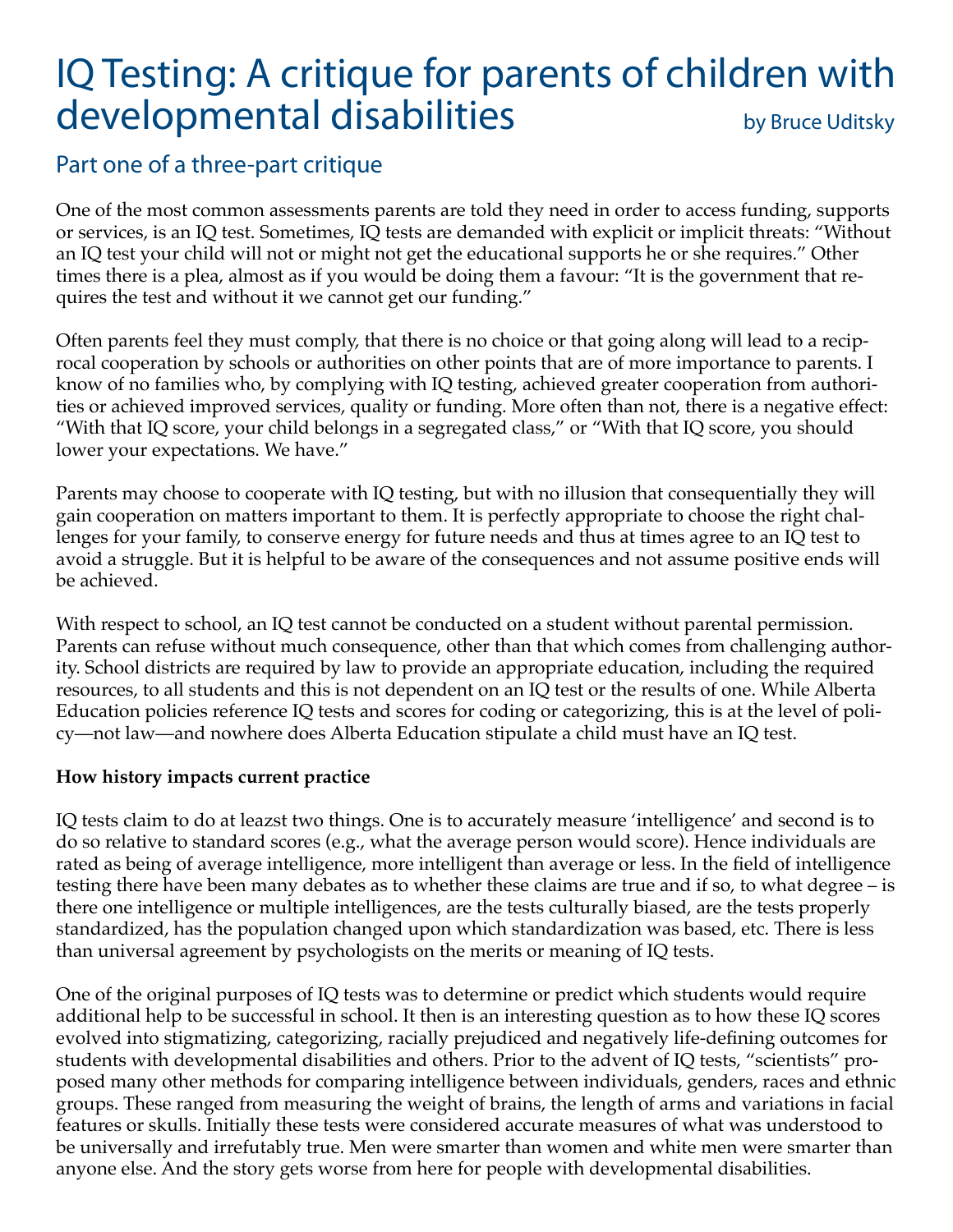## Part 2: The Definitional Challenge

The second part of this article on IQ tests will address their stigmatizing power and their use to determine eligibility for services and supports. In the realm of education, IQ tests are not utilized for educational purposes. This raises serious ethical questions about applying a test that has little utility for educational purposes but great risk for stigmatizing and categorizing children. To be fair there is an advantage for those who score well on an IQ test. If they are having difficulty learning, the assumption is made that the students' learning processes need to be understood and educational strategies applied to help these students become successful. However, if a student scores low on an IQ test and is given the label developmental disability, then other more negative assumptions are too often made. Rather than focus on learning strategies and student strengths schools have too often viewed students with lower IQ scores as not being able to learn and needing to be congregated and segregated—irrespective of the fact no IQ test was ever designed for the purposes of segregating students.

Suppose we imagined a different world, where all children who had difficulty learning were assessed in terms of their learning needs and the strategies that would best help them learn. What if assessing a child produced useful information and what if we assumed we could not predict a student's success, only that we must work to ensure every child has the best chance for success? What if supports for individuals with disabilities were universally available, an entitlement given their equal human value and not tied to categorization based on IQ tests? Imagination is necessary to sustain hope, possibility and a direction for our future efforts.

Developmental disabilities have existed since the dawn of humanity, long before anyone ever thought to define them through an IQ test. What exists today as a definition for developmental disabilities, vis-a-vis IQ scores, was a human invention and we can do better by children with cognitive disabilities. We could, for example, focus on their strengths, gifts, capacities and abilities. Should this not be the basis for considering how we educate children? Moreover should it not be the basis for how educators view children, particularly those who are at greatest risk for being diminished and marginalized given their vulnerabilities?

Nevertheless, while we commit ourselves to constructing an approach to supporting learning and life without parsing individuals by IQ tests, parents are faced with a dilemma: Should they agree to an IQ test or not? When and where is it necessary to determine the presence of a developmental disability, it is possible to use tests that do not result in a single, fixed IQ score. There are an increasing number of psychologists who do not use a fixed IQ score, given the reasons noted above. They can interpret an IQ test and other standardized tests to determine a developmental disability without saddling a child for life with a single devaluing score.

When having a child assessed for a developmental disability, parents should inquire as to what tests will be used and to what ends—in effect, how does the psychologist view IQ tests and scores? Parents carefully choose, for example, their child's physician or dentist and the same consideration should be applied to choosing those who will be testing a child. Parents should not simply accept that the testing of their child be done by professionals unknown to them, who they have not met or had an opportunity to discuss their child with prior to any assessment. Professionals who conduct IQ tests hold different values and like anyone else may have conflicts of interest; for example, the interests of their employers in contrast to the interest of the parents.

The negative labels applied as a consequence of an IQ test are lifelong and in the historical and current context of our society, hurtful and limiting. A lifetime can be spent attempting to counteract the limiting assumptions of a low IQ score and all some people may see is an incapable child rather than a student requiring high expectations and an inclusive life. Better to have someone assess a child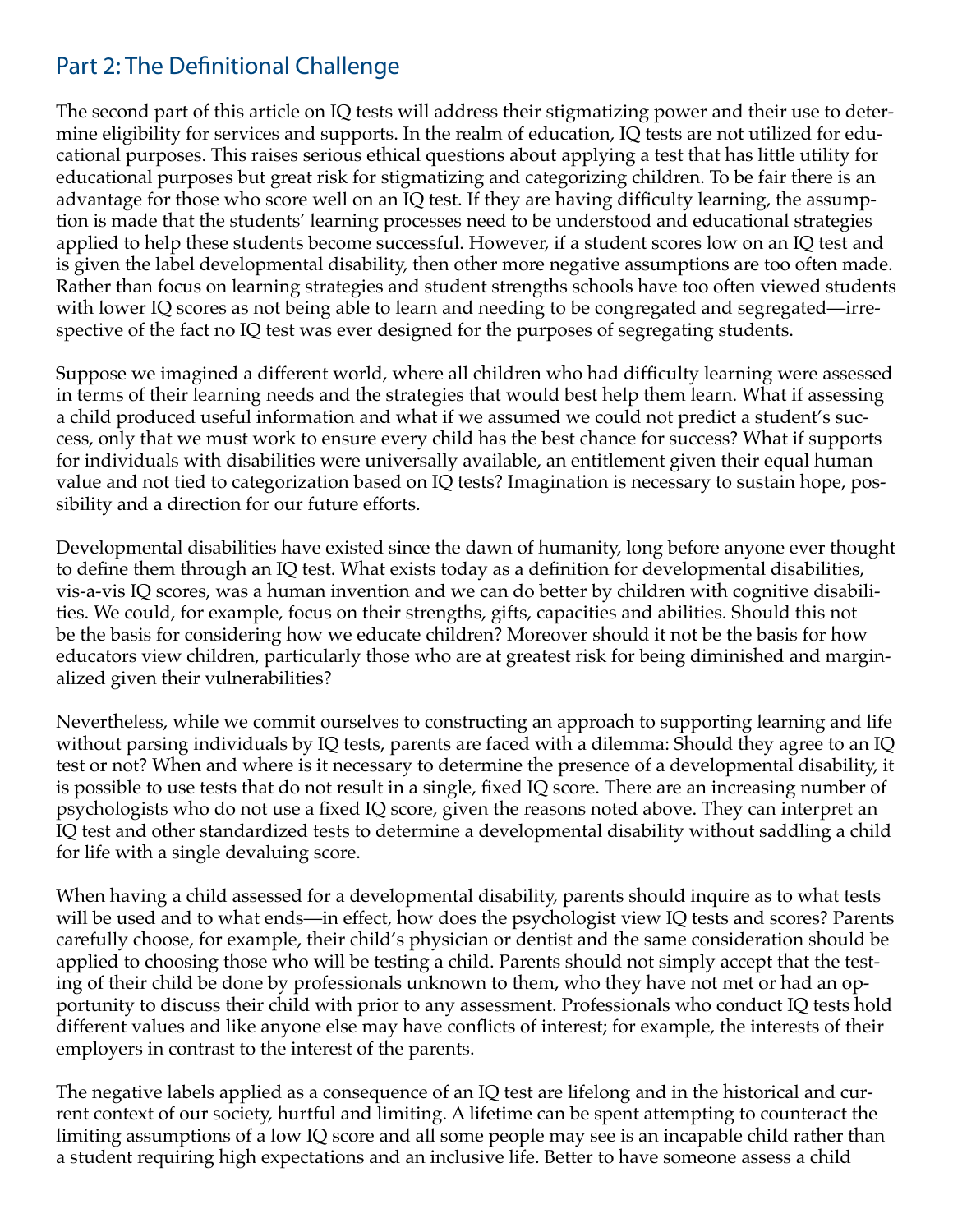who has as few conflicts of interest as possible, someone whose only interest is the child. Much as the claim will be made the tests are applied objectively irrespective of the tester. Testers are still human, have their own conscious and unconscious values. When working for school systems or governments they cannot avoid inherent conflicts even with their best and honest professional effort.

For more than 20 years now in Alberta, through inclusive post-secondary education, AACL and its allies have constantly and consistently demonstrated the limited utility of IQ tests and scores. When provided with a quality inclusive post-secondary education, students with developmental disabilities never live down to their IQ scores. And there are students who are adults today who have never had an IQ test and more who have never been given a specific score. It is possible to live, have an inclusive education and go on to be eligible for adult supports without ever having an IQ score assigned. However, this could change.

Currently, neither children services, education nor adult services in Alberta requires an IQ score in order to provide supports and services. However, Persons with Developmental Disabilities (PDD), Alberta Seniors and Community Supports is looking at developing a regulation that would require a certain IQ score in order for an individual to be deemed eligible for services. Anyone who exceeds that IQ score would be deemed ineligible for supports and funding. This might not be an issue of much importance if every person with disabilities had access to the supports they needed irrespective of the nature of their disability. Unfortunately and tragically for some, this is not the case.

For example, two adults with Fetal Alcohol Spectrum Disorder (FASD) may have an essentially similar need for support but one may be ineligible because of a difference in IQ scores. One might have access to comprehensive supports through PDD while the other may only have access to a patchwork of uneven assistance. This makes no sense to families, particularly as all children with disabilities have access to support from Family Support for Children with Disabilities (FSCD) and to an education. No child is denied an education or their family denied support on the basis of an IQ score. And yet while we have universal access for children with disabilities and their families the government is reluctant to create a comparable system for adults (usually because of costs) preferring to look at managing access to adult supports by using an IQ score as a way of limiting who comes through the door.

IQ tests are administered by human beings on other human beings and as such are not 100% reliable or valid. Either the examiner or the person to whom the test is being administered could be having a bad day. In addition some IQ tests score higher than others which would again eliminate some people from needed supports by virtue of what test was used. A difference in a few points on the test results of a child could mean the difference between whether he or she receives needed supports and funding for the entirety of their adult life. The very idea that human beings can be deemed to have a condition or not on the basis of a difference in a few points on a psychological test borders on the absurd and this is compounded when systems choose to use an IQ score as to who is deserving of supports and who is not. Both IQ and intellectual disability are human constructs and from time to time these constructs can be rethought. For example, questions exist today as to what an IQ test actually measures and whether or not there are multiple intelligences. In addition, other are arguing in the literature that the underlying constructs of a developmental disability need to be re-thought.

In the future parents may be forced to have an IQ test administered to their child in order to ensure they may be eligible for services as an adult. This may happen even though an IQ test is not needed to access any childhood service from education to family support to health care and in fact, typically only results in negative perceptions of the child's ability.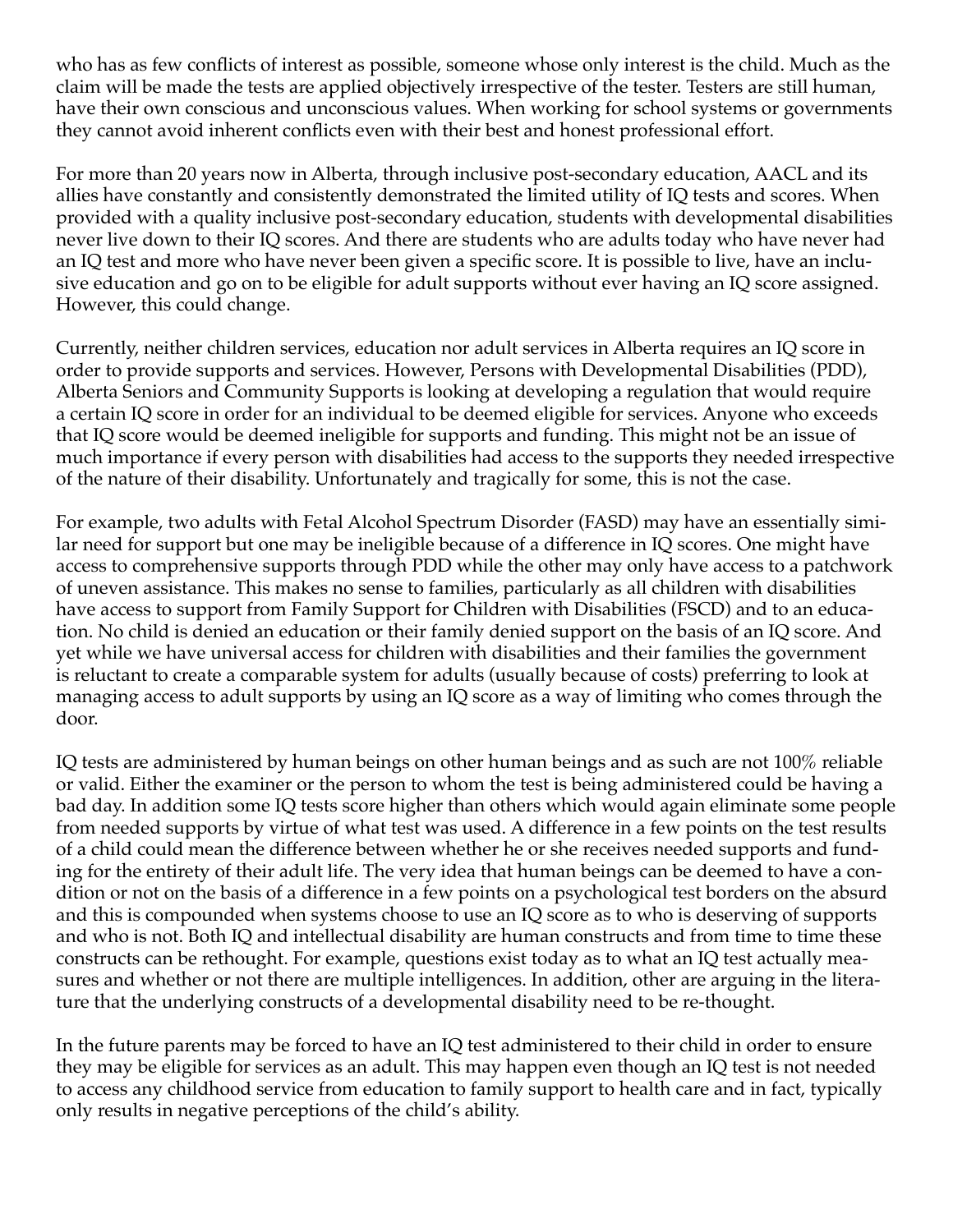## Part 3: PDD eligibility requirements raise legal, ethical concerns

Since beginning this three-part series on IQ testing, the Persons with Developmental Disabilities (PDD) Program has implemented a new regulation that limits access on the basis of an IQ score. This action has implications for the decisions parents must make when their child is young, given the potential impact on whether their son or daughter will be able to access PDD supports when he or she is an adult. PDD's new eligibility requirement comes at a time when it appears Alberta Education is moving away from labeling and categorizing children unnecessarily. So while one government department is moving in the right direction, the other moves backwards–always a frustrating experience for families.

As noted in the second part of this series, an IQ test is not required to access educational supports, Family Support for Children with Disabilities (FSCD), health care or, for that matter, any other supports or assistance, including income supports for adults. And while Alberta Education is currently taking new steps to reduce the costs of its educational tests, PDD is requiring testing and developing new ones at a time when it has limited resources and has already reduced some of the more progressive, inclusive and cost-effective options available to families and individuals.

In the near future we may see a situation where one individual is able to access PDD with an IQ score of 70 while another is rejected with a score of 72. IQ tests were never designed to determine eligibility for needed services and to use them as such is highly problematic. These tests are not precise enough to be used to determine, on the basis of a few points, whether one individual should get the supports they need while another should be rejected. IQ scores do not necessarily reflect the level of support someone might need. For example, an individual with a score of 65 might need less support than someone with a score of 75, depending on personal circumstances, individual characteristics and the nature of their

disability. Some studies have shown scores vary significantly (e.g., by as much as five points) between types of IQ tests. In effect, a parent might unknowingly have their child assessed with one test that results in a higher score than another. As a consequence, when that child is an adult she may be denied the supports she needs for the rest of her life. As noted previously there are many other factors that contribute to variability in test scores (e.g., the tester, cultural and ethnic differences, number of times the test is repeated, mood on the day of test).

PDD has also developed its own test to determine eligibility. Universally the definition for a developmental disability requires significant limitations in intellectual ability and two areas of adaptive skills (e.g., cooking, budgeting). These limitations were ordinarily determined by established psychological tests. Now PDD has developed its own test and as it will be administered by PDD, this raises serious conflict of interest issues. No doubt a legal challenge will emerge when someone is denied access to PDD because of a score on a test developed and administered by PDD that has no standing in the research literature.

PDD has developed eligibility guidelines. These guidelines make distinctions between individuals on the basis of IQ scores that favour some individuals while penalizing others. PDD will accept a single IQ test if it is 55 or less but if it is more than 55 and less than 70, they may require a second test, both of which must result in a score of 70 or less. The only reason for adding a second test is to make eligibility more difficult. PDD should accept any single test with a score of 70 or less. IQ scores vary somewhat over time and there is a learning effect; the more times one is tested, the greater likelihood the individual will learn some of the test and score higher. Again, if someone is required to take a second test and is rejected on the basis of one test score, this too will likely end up in a legal challenge.